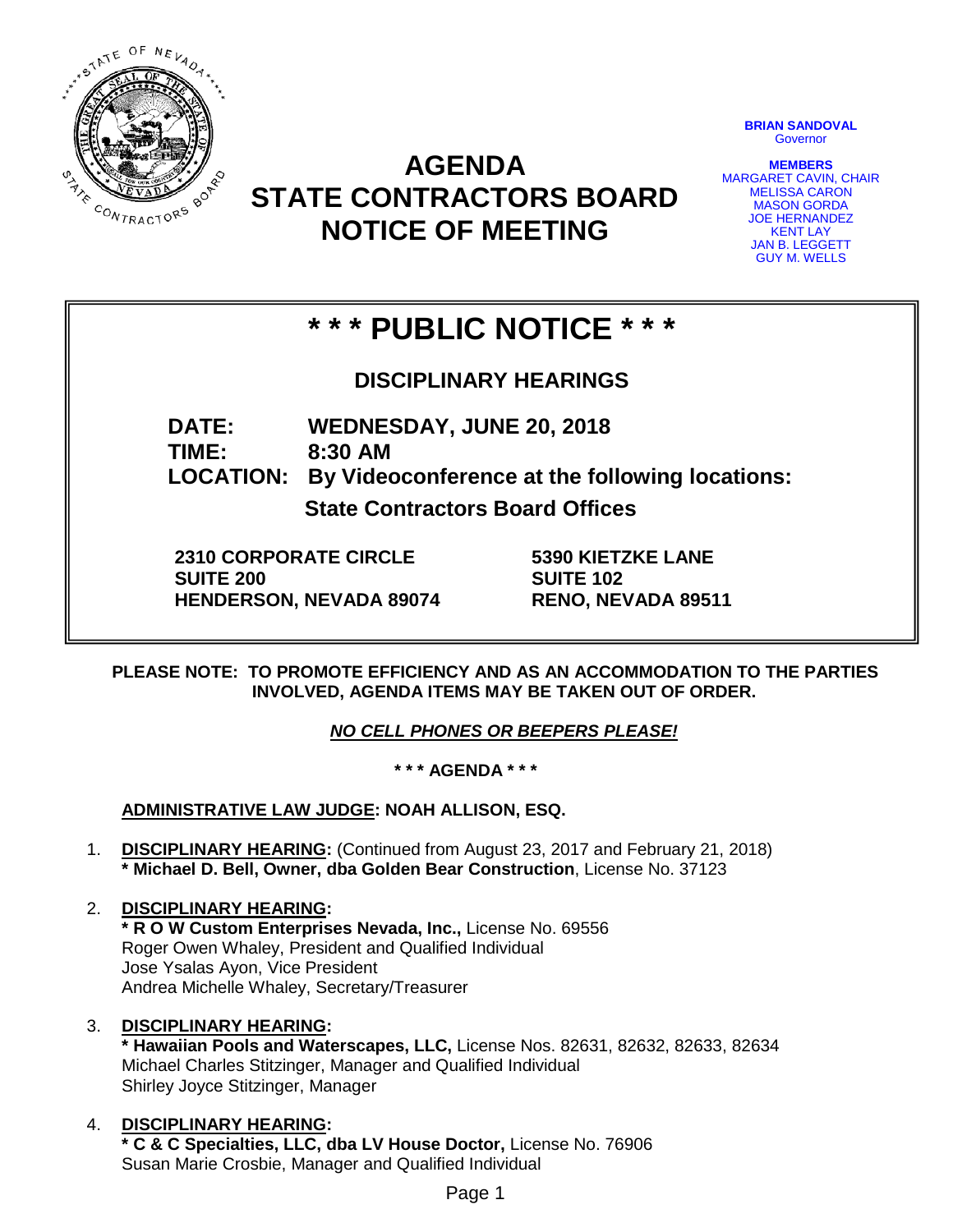**\* C & C Specialties, LLC, dba LV Yard Doctor,** License No. 78533

Susan Marie Crosbie, Manager and Qualified Individual

#### 5. **DISCIPLINARY HEARING:**

**\* Aquarius Landscape & Sprinkler Co., Inc., dba Aquarius Landscaping,** License No. 19009 William Joseph Woolbright, President and Qualified Individual

- 6. **DISCIPLINARY HEARING:** (Continued from March 21, 2018, April 18, 2018, May 21, 2018) **\* Komax Development, Inc.** License No. 67413 James Myong Kim, President and Treasurer Sun Wha Kim, Secretary and Qualified Individual
- 7. **DISCIPLINARY HEARING - DEFAULTS: a. \* Universal Electric Contractors, LLC, dba Universal Electric & Solar**, License No. 76589 Omar M. Abu Afifeh, Managing Member and Qualified Individual

**b. \* Maintenance Bros., LLC,** License No. 80530 Rick Eli Sanchez, Managing Member and Qualified Individual

#### **\*Denotes items on which action may occur.**

## **NOTICES POSTED AT THE FOLLOWING LOCATIONS**

NEVADA STATE CONTRACTORS BOARD – RENO NEVADA STATE CONTRACTORS BOARD – HENDERSON NEVADA STATE CONTRACTORS BOARD INTERNET - WEBSITE

> PASEO VERDE LIBRARY SAWYER STATE BUILDING CLARK COUNTY LIBRARY RENO CITY HALL WASHOE COUNTY COURT HOUSE WASHOE COUNTY LIBRARY

## **PLEASE NOTE:**

- 1) Persons/facilities desiring copies of the board's agenda must submit their request in writing every six months.
- 2) With regard to any board meeting, it is possible that an amended notice will be published adding new items to the original agenda. Amended notices will be posted in accordance with the Open Meeting Law: however, they will not be mailed to individuals on the board's mailing list.
- 3) Members of the public who are disabled and require special accommodations or assistance at the meeting are requested to notify the board office in writing at 5390 Kietzke Lane, Suite 102, Reno, NV 89511 or by calling 775-688-1141 prior to the date of the meeting.
- 4) Pursuant to NRS 241.020(6), please take notice: (1) Items on the agenda may be taken out of order; (2) Two or more agenda items may be combined for consideration; and (3) At any time, items on the